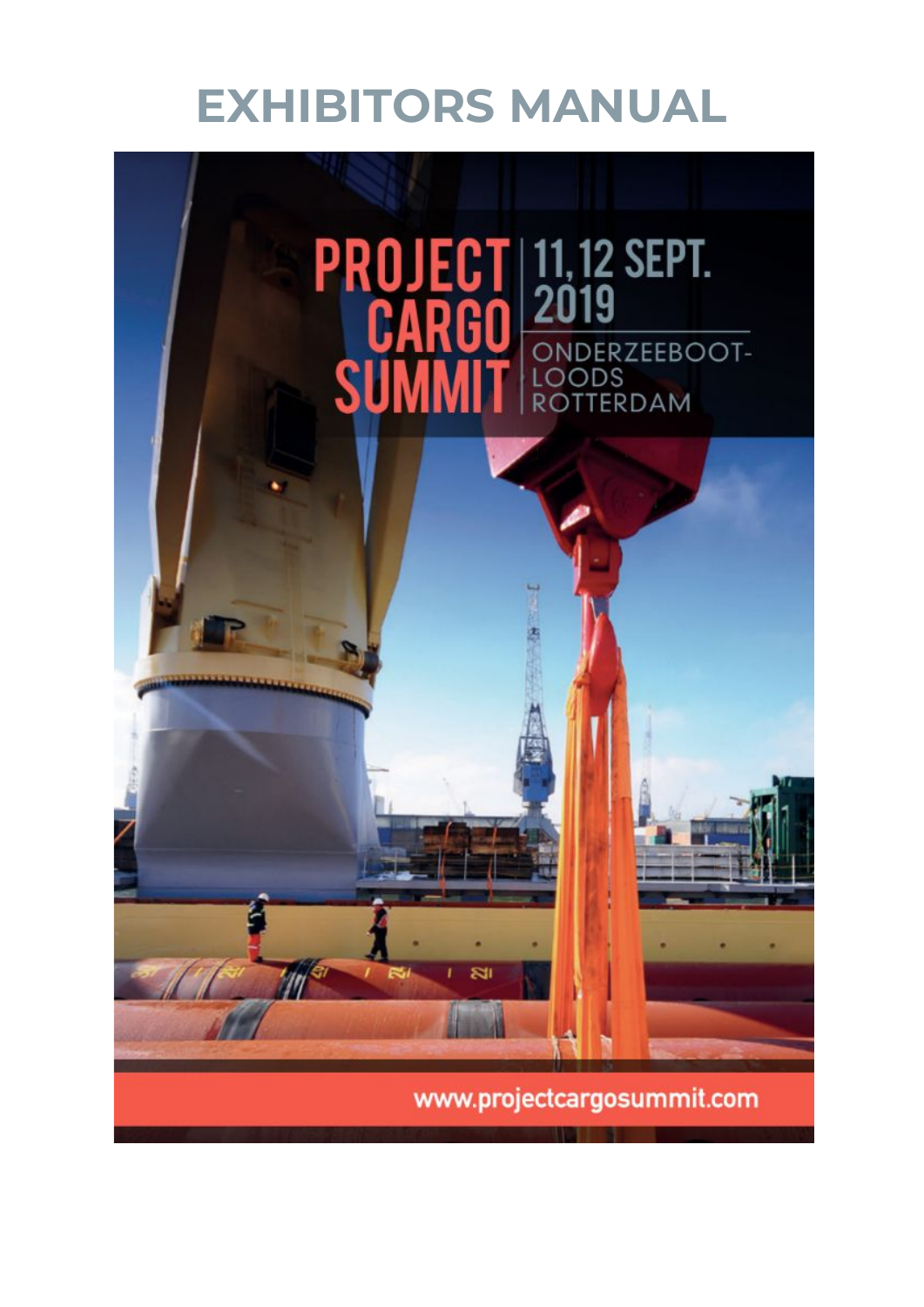

# Exhibitors Manual **Project Cargo Summit 2019**

NT Publishers BV Paul Krugerstraat 181 3072 GJ Rotterdam

KvK Nummer: 24397131 BTW Nummer: NL8159.54.530.B01

Dear exhibitor,

Welcome to Project Cargo Summit 2019 on the 11th and 12th of September in the 'Onderzeebootloods' in Rotterdam. The exhibitors manual contains all the information needed to ensure your optimal participation in the event as well as successful common collaboration. If you have any questions that were not addressed in this manual, please contact us:

#### **Exhibition Organisation**

Manouk Rietbroek-Brouwers - Senior Project Manager +31 (0)6 27841198 [manouk.rietbroek@promedia.nl](mailto:manouk.rietbroek@promedia.nl)

Kim de Vos - Project Manager +31 (0)6 24853620 [kim.de.vos@promedia.nl](mailto:kim.de.vos@promedia.nl)





| <b>Date</b>               | 11 & 12 September 2019                                                                                                                                     |  |
|---------------------------|------------------------------------------------------------------------------------------------------------------------------------------------------------|--|
| Venue                     | Onderzeebootloods<br>RDM-straat 1<br>3089 JB Rotterdam                                                                                                     |  |
| Construction own booth    | 10 September, 08:00 - 18:00<br>11 September, 07:00 - 08:00                                                                                                 |  |
| Furnishing standard booth | 10 September, 13:00 - 18:00<br>11 September, 07:00 - 08:00                                                                                                 |  |
| Dismantle standard booth  | 12 September, 16:00 - 18:00<br>Your booth space need to be empty except<br>for the rented furniture on Thursday.<br>September 12th at 18:00 at the latest. |  |
| Dismantle own booth       | 12 September, 16:00 - 23:00<br>You have to ensure that the booth is fully<br>dismantled at Thursday, September 12th,<br>23:00 o'clock at the latest.       |  |
| Opening hours visitors    | 11 September, 10:00 - 18:00<br>12 September, 10:00 - 16:00                                                                                                 |  |

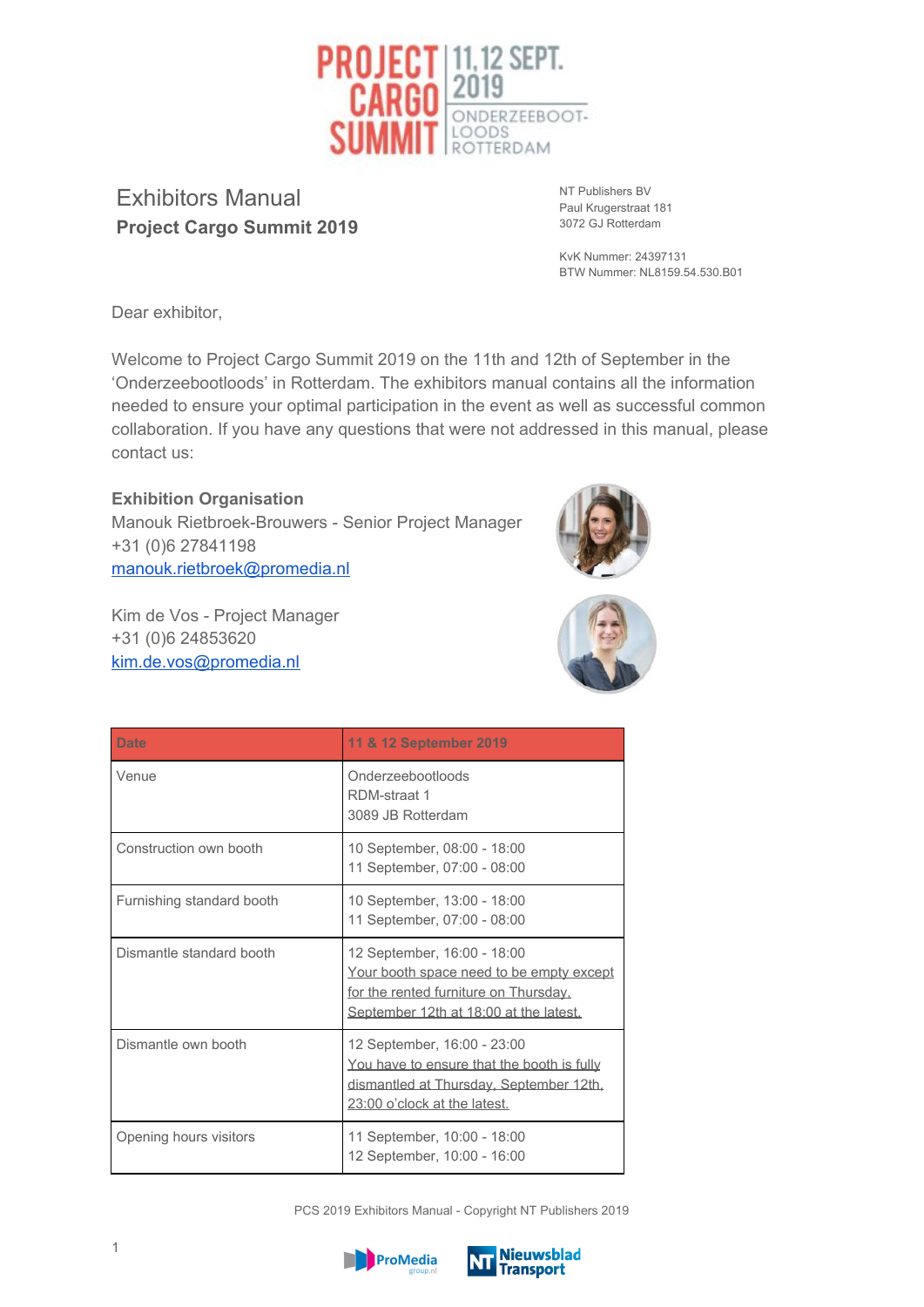

# **Table of content**

| 1. | Own Booth                        |                                              | 3  |
|----|----------------------------------|----------------------------------------------|----|
|    | 1.1.                             | <b>Minimum Requirements</b>                  | 3  |
|    | 1.2.                             | Height                                       | 3  |
|    | 1.3.                             | Walls                                        | 3  |
|    | 1.4.                             | Electricity                                  |    |
| 2. | <b>Standard Booth</b>            |                                              | 4  |
|    | 2.1.                             | Booth                                        | 4  |
|    | 2.2.                             | Carpet                                       | 4  |
|    | 2.3.                             | Electricity                                  | 4  |
|    | 2.4.                             | Lightning                                    | 4  |
|    | 2.5.                             | Furniture Package                            | 4  |
| 3. | <b>General Booth Information</b> |                                              | 5  |
|    | 3.1.                             | Electricity                                  | 5  |
|    | 3.2.                             | <b>Water Connection</b>                      | 5  |
|    | 3.3.                             | Rigging                                      | 5  |
|    | 3.4.                             | Furniture                                    | 5  |
|    | 3.5.                             | <b>Full Color Walls</b>                      | 5  |
|    | 3.6.                             | <b>Conditions Prior to the Presentations</b> | 6  |
|    | 3.7.                             | Catering in your Booth                       | 6  |
|    | 3.8.                             | <b>Registration Employees/Visitors</b>       | 7  |
|    | 3.9.                             | Floor plan and Booth number                  | 7  |
|    | 3.10.                            | Sound and Volume                             | 7  |
|    | 3.11.                            | <b>Booth cleaning</b>                        | 7  |
|    | 3.12.                            | <i>Insurance</i>                             | 7  |
| 4. | <b>Transport and Logistics</b>   |                                              | 8  |
|    | 4.1.                             | <b>Construction and Dismantling</b>          | 8  |
|    | 4.2.                             | <b>Materials</b>                             | 8  |
|    | 4.3.                             | Waste                                        | 9  |
|    | 4.4.                             | <b>Positioning Vehicles</b>                  | 9  |
|    | 4.5.                             | <b>Route and Parking</b>                     | 9  |
| 5. | Publicity                        |                                              | 10 |
|    | 5.1.                             | Projectcargosummit.com                       | 10 |
|    | 5.2.                             | Video Interview                              | 10 |
|    | 5.3.                             | <b>Company Profile</b>                       | 10 |
|    | 5.4.                             | <b>Exhibition Catalogue</b>                  | 10 |
|    | 5.5.                             | Article on Projectcargo.com                  | 10 |
|    | 5.6                              | Promotion via Personal Invitation link       | 10 |
| 6. |                                  | <b>General Information</b>                   | 11 |
|    | 6.1.                             | Workshops                                    | 11 |
|    | 6.3.                             | Networking dinner                            | 11 |
|    | 6.4.                             | Get more out of your participation           | 12 |

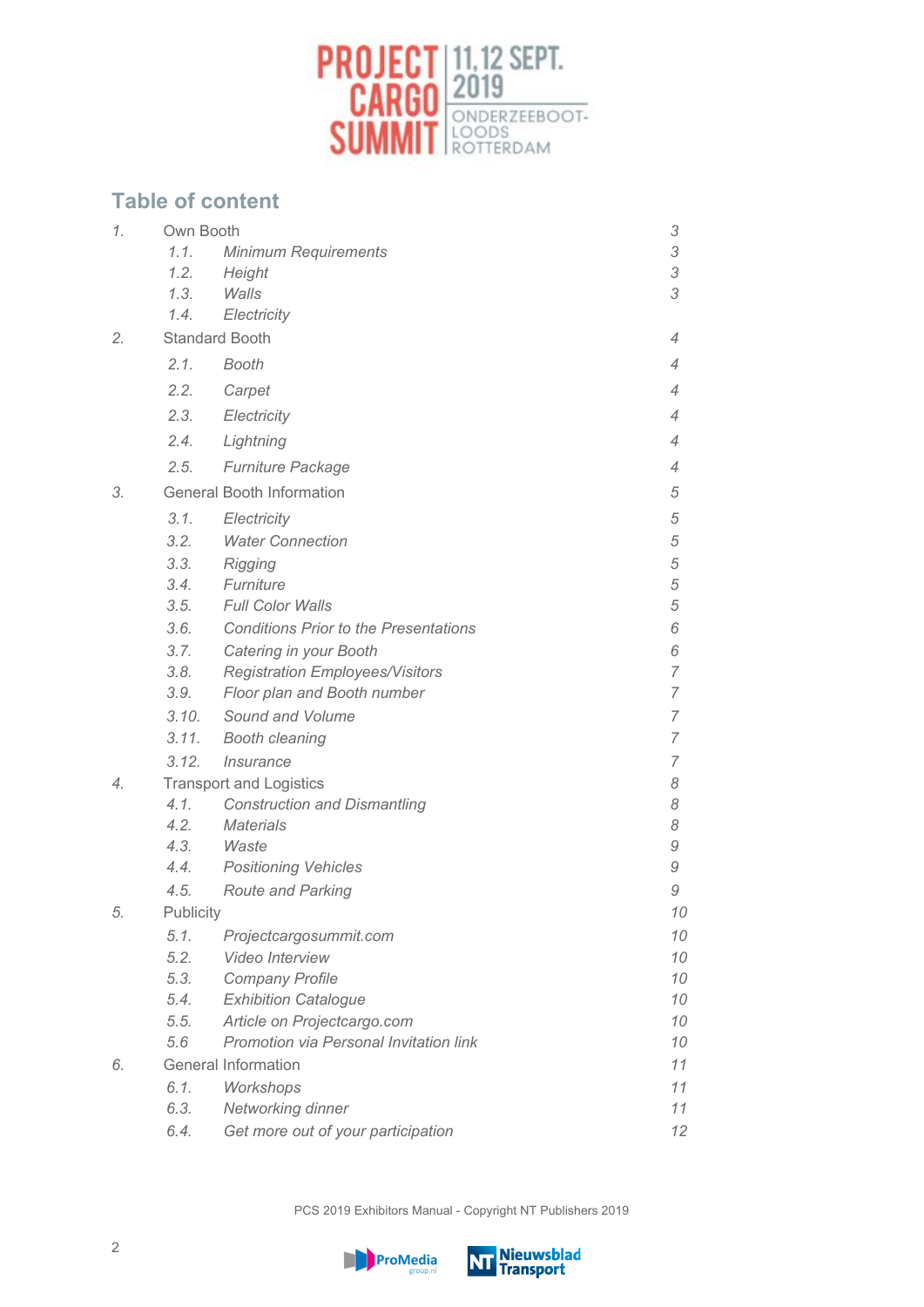

# **1. Own booth construction**

# **1.1 MINIMUM REQUIREMENTS**

For setting up your own booth you must first submit a design plan to the exhibition organisers (no later than August 2nd, 2019). Each exhibitor is required to place separation walls. The number of the separation walls depend on the type of the location provided:

- For an aisle location there are 3 separation walls required (one rear wall and two side walls).
- For a corner location there are 2 separation walls required (one rear and one side)
- One separation wall for a stand located at the end of a row.
- Island type booths have no wall placement requirements.

Walls must have a minimum height of 2.50 meters. You can not use the back and / or side wall(s) of your neighboring stand(s).

# **1.2 HEIGHT**

The height of walls and objects in your booth is 2.50 meters. Building higher than 2.50 meters is solely permitted after written approval of the exhibition organisation. When designing your stand, take the maximum height of the hall of the rented stand location into consideration. Walls higher than 2.50 meters must be neatly finished on both sides. It is not allowed to place your logo on the back of your wall(s) unless you have written permission from the exhibition organisation. When placing an object in your booth that is higher than 2.50 meters, keep in mind that the object needs to be placed at least one meter away from the walls of your neighboring stand(s). Placement within one meter from the walls with the neighboring stand(s) is only possible after written approval of the exhibition organisation.

It is possible to deviate from the above mentioned aspects if the neighbouring stands are contacted and you have informed the organisation.

#### **1.3 WALLS**

Take into account that exhibitors with an island booth or a corner booth sometimes lack wall space. It is not allowed to create additional wall space by placing a wall along the aisles. Other exhibitors and visitors are then faced with the view on a blank wall. If you are short of wall space, you can add extra walls within your booth space at 1 meter inward from your stand. To maintain your booth position open.

NB. Each aisle side can have constructions build in with a max of 50%, with a max of 5 meters. Below the height of 1,5 meters you do not need permission.

#### **1.4 ELECTRICITY**

An electrical connection is not included when you build your own booth. To order electricity please contact the organisation.



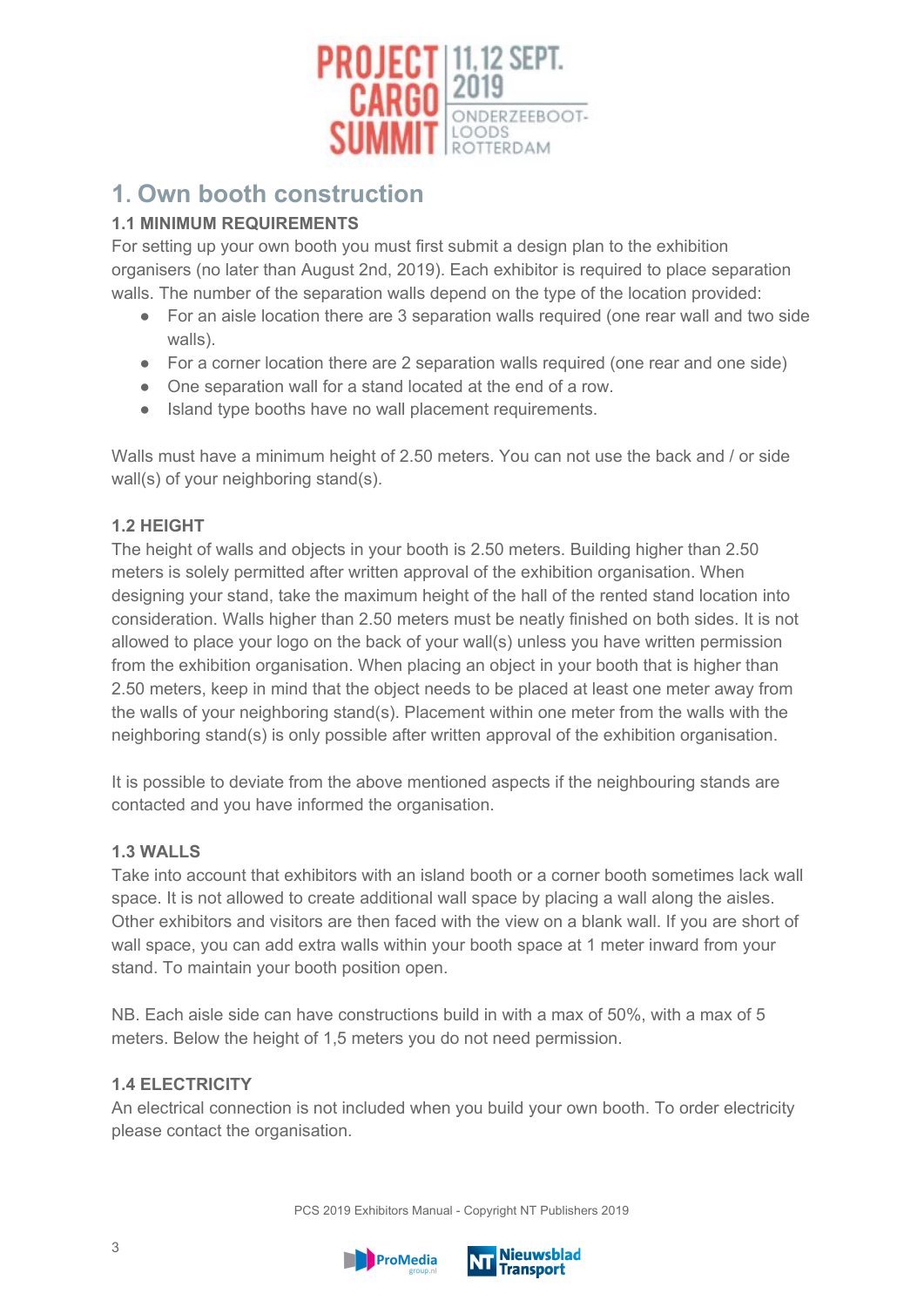

# **2. Standard booth**

Standard booths can be set up from **Tuesday September 10, at 13:00 hours**. Rear panels, carpet, an electrical connection and lighting are included in the booth. Please find more information about the features and specifications of the standard booth construction below.

# **2.1 BOOTH**

The side and rear walls of the stand and the pantry consist of white panels. The rear wall will feature your company logo. The panels are not suitable to write, to drill or nail into. An alternative is to use steel suspension wires. Damaged panels must be reimbursed by the exhibitor.

# **2.2 CARPET**

All of the standard booths will be provided with carpet. Here you can find our wide [range](https://www.projectcargosummit.com/wp-content/uploads/2019/05/Carpet-Swatches.png) of [colors.](https://www.projectcargosummit.com/wp-content/uploads/2019/05/Carpet-Swatches.png)



#### **2.3 ELECTRICITY**

Each standard booth includes a power supply of 230V with a power of 3 kWh. For ordering additional electrical connections, please contact the exhibition organisation.

#### **2.4 LIGHTNING**

Each standard booth is equipped with pendulum spots. The number of spots depends on the stand size.

#### **2.5 FURNITURE**

**In the standard booth, there is no furniture included.** Furniture can be rented in for you via the organisation, please see the furniture [brochure](https://www.projectcargosummit.com/wp-content/uploads/2019/05/Furniture-Brochure-JMT.pdf).



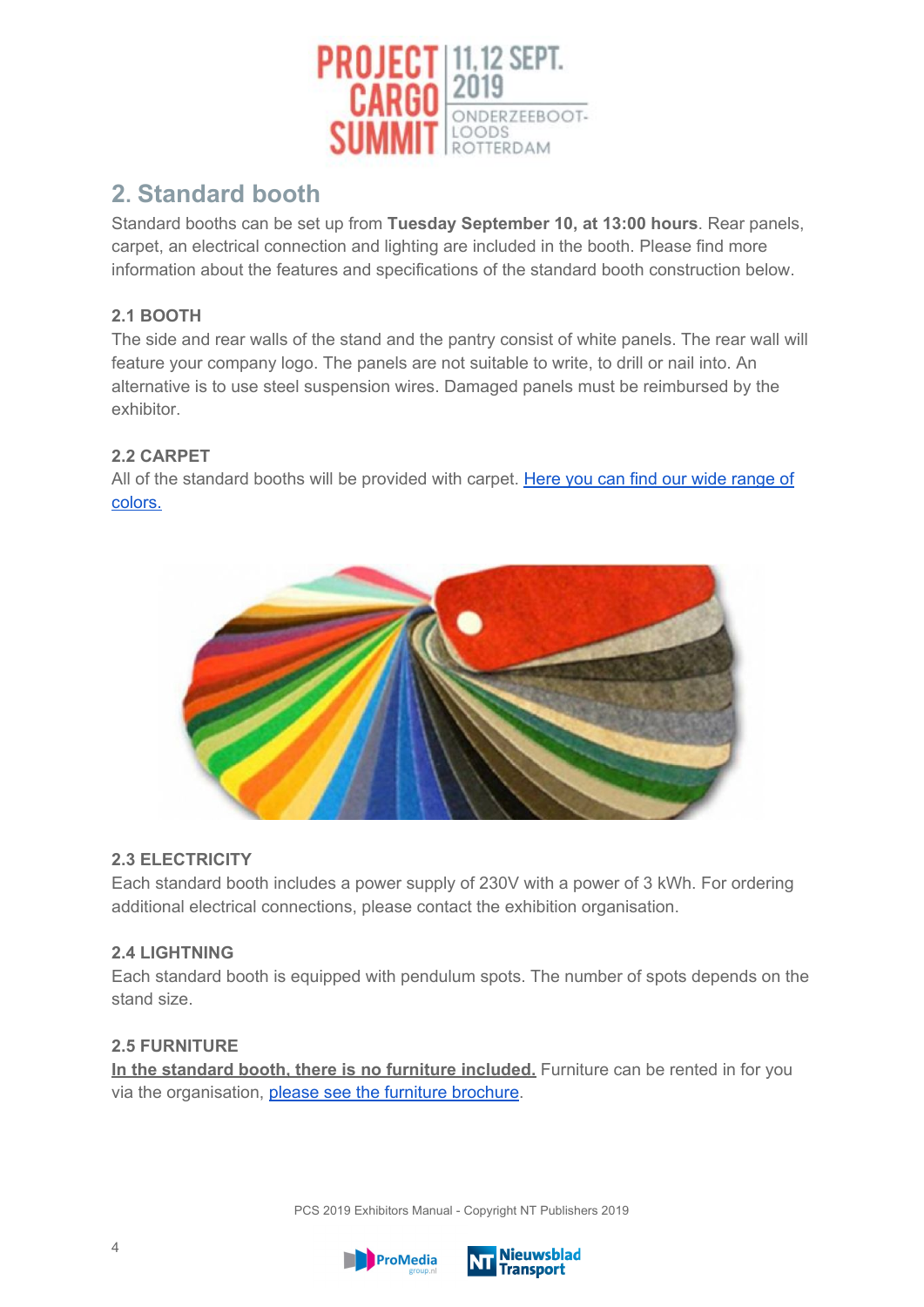

# **3. General booth information**

# **3.1 ELECTRICITY**

An electrical connection can be ordered through the exhibition organisation. No changes and/or adjustments can be implemented in the existing cabling/wiring. A standard power supply of 230V with a power of 3 kWh includes a 2-socket. To order a standard or more heavy electrical connections, contact the exhibition organisation.

# **3.2 WATER CONNECTION**

Water connections and any additional materials can be ordered from the exhibition organisation. For rates and availability please contact the exhibition organisation.

# **3.3 RIGGING**

Rigging points are available on request. Please contact the exhibition organisation.

# **3.4 FURNITURE**

You can hire all of the furniture needed via the exhibition organisation. [Download](https://www.projectcargosummit.com/wp-content/uploads/2019/05/Furniture-Brochure-JMT.pdf) the furniture [brochure.](https://www.projectcargosummit.com/wp-content/uploads/2019/05/Furniture-Brochure-JMT.pdf)



PCS 2019 Exhibitors Manual - Copyright NT Publishers 2019





5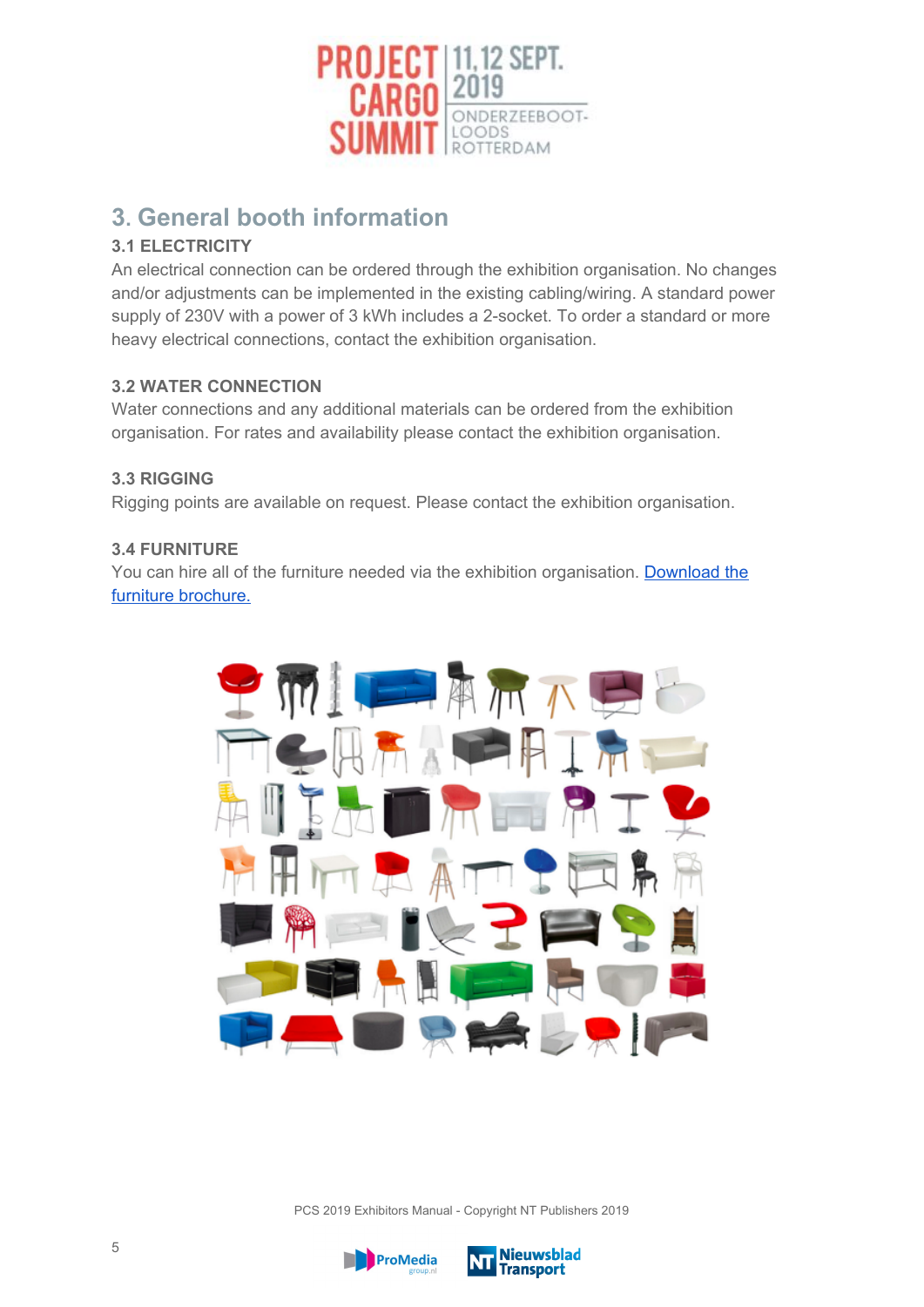

#### **3.5 FULL COLOR WALLS**

In order to stand out, you can use full-color prints for your walls. To achieve the best result, we use full-color prints on canvas/cloth, which will be put in a frame. The cloth (excluding frame) will become your property and it can be reused after the fair. Costs are  $\epsilon$ 95.- per m<sup>2</sup> excluding design. For more information, please contact the exhibition organisation.

# **3.6 CONDITIONS PRIOR TO THE PRESENTATIONS**

Sides of the booths should not be build close to the aisle. At least 50% of the aisle side of the stand must be open. All presentations should be kept within their own booth space and the aisles must be kept free. It is not allowed for products and / or advertising messages to be exhibited outside the fixed stand, if not explicitly agreed otherwise with the exhibition organisers.

It is not allowed for exhibitors outside their own booth and in and around de Onderzeebootloods to hand out promotional materials, or other advertising efforts for the company to attract business, provided that these promotional efforts are otherwise agreed with the exhibition organisers.

The existing fire reels should always be freely accessible and visible. Emergency exits should remain at all times free, both on the inside and outside.

#### **3.7 CATERING IN YOUR BOOTH**

It is possible for your organisation to bring / hire a refrigerator and / or a coffee machine. So you can offer refreshments to your customers within your own booth. You can discuss these possibilities with the exhibition organisation. You can also order booth catering via our extern caterer. If a refrigerator is hired via the organisation, it will be placed on your booth empty. You have to arrange the beverages etc on your own or via a caterer.

#### **3.8 REGISTRATION EMPLOYEES / VISITORS**

Please register booth personnel via the exhibitors [registration.](https://www.projectcargosummit.com/registration/exhibitors-registration/) The separate link for the personal invitation for visitors you will receive after the opening of registration.

#### **3.9 FLOOR PLAN AND BOOTH NUMBER**

When laying out the floor plan, we take individual needs into consideration. The exact locations and dimensions of the stands are marked on the [floor](https://www.projectcargosummit.com/floorplan-project-cargo-summit-2019/). The floor plan is [downloadable](https://www.projectcargosummit.com/floorplan-project-cargo-summit-2019/) here.

#### **3.10 SOUND AND VOLUME**

When using audio-visual presentations keep in mind it does not cause any noise disturbance to the surrounding booths.



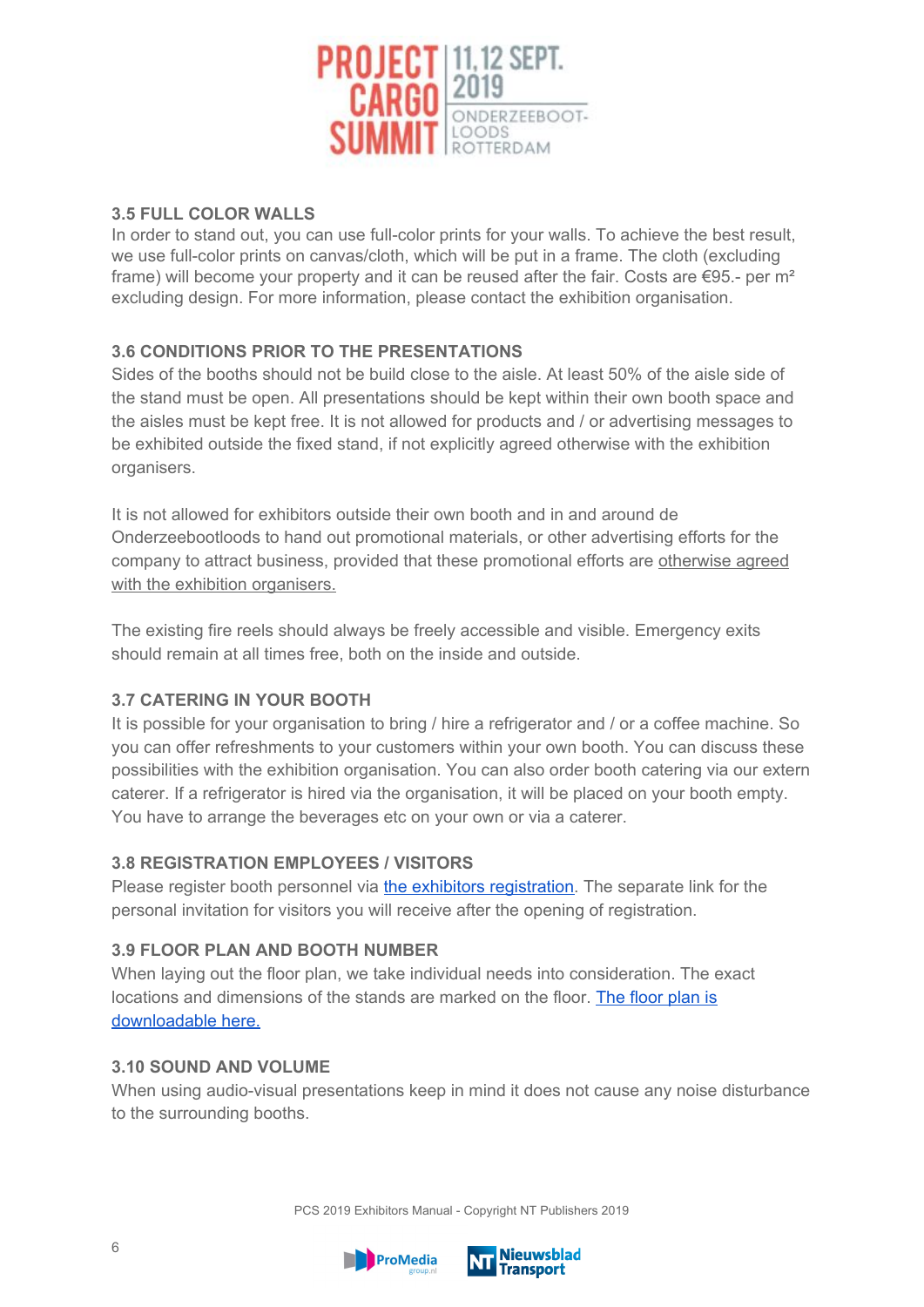

# **3.11 BOOTH CLEANING**

One-time cleaning before the day of the event can be requested through the exhibition organisation.

### **3.12 INSURANCE**

Booth materials, booth construction and packaging materials in the building are for the cost and risk of the exhibitor. Exhibitors are required to insure their booth, booth design and packaging against liability and against damage and theft for the exhibition, setup and dismantling days. The registration for renting square meters in one of the Onderzeebootloods areas doesn't exempt the exhibitors from insurance obligations. Onderzeebootloods and the exhibition can not be held liable for any damages or other misappropriation, whatsoever. We advise exhibitors to order specific exhibition insurance for their stand.



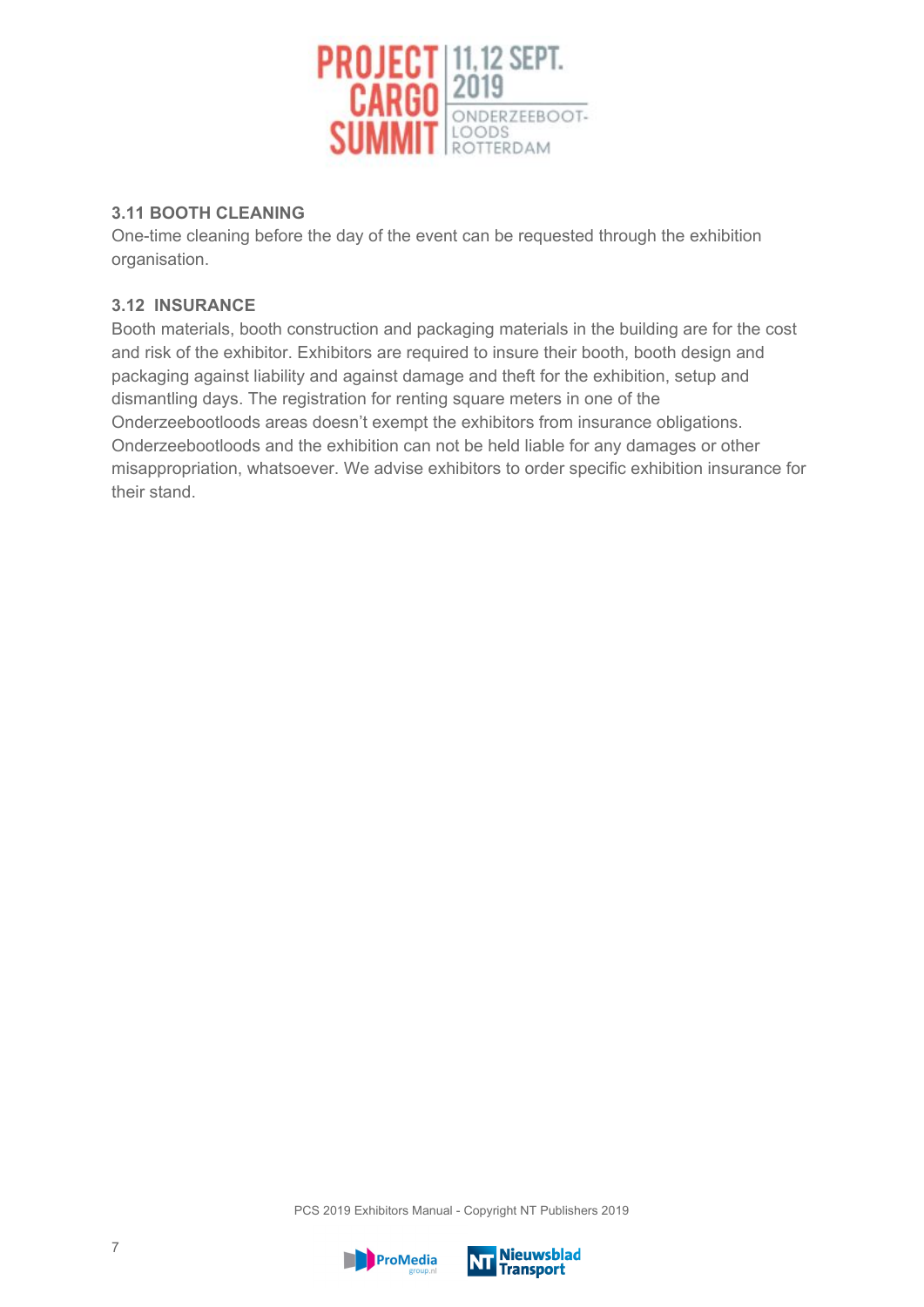

# **4. Logistics**

# **4.1 CONSTRUCTION AND DISMANTLING**

During the build up and dismantling of the exhibition you can load and unload your materials via the transportation doors. After loading/unloading please park your car at the available parking spaces so you are not blocking the access to the halls. Loading and unloading during the opening hours of the event is not allowed.

# **4.2 MATERIALS**

When you want to deliver materials to the Onderzeebootloods, always first contact the exhibition organisation to discuss the possibilities.

# **4.3 WASTE**

Waste needs to be removed by yourself. If you want to make use of the waste disposal service you can contact the exhibitors organisation.

# **4.4 PLACING VEHICLES**

When you exhibit vehicles in the exhibition hal, you need to take into consideration the maximum floor load of 2.000 kg/m2. The vehicles can not contain more than 5l fuel in the tank.

#### **4.5 ROUTE AND PARKING**

See here for directions to the [Onderzeebootloods](https://www.rdmrotterdam.nl/en/directions-by-car/). At the venue there are enough free parkingspaces available.



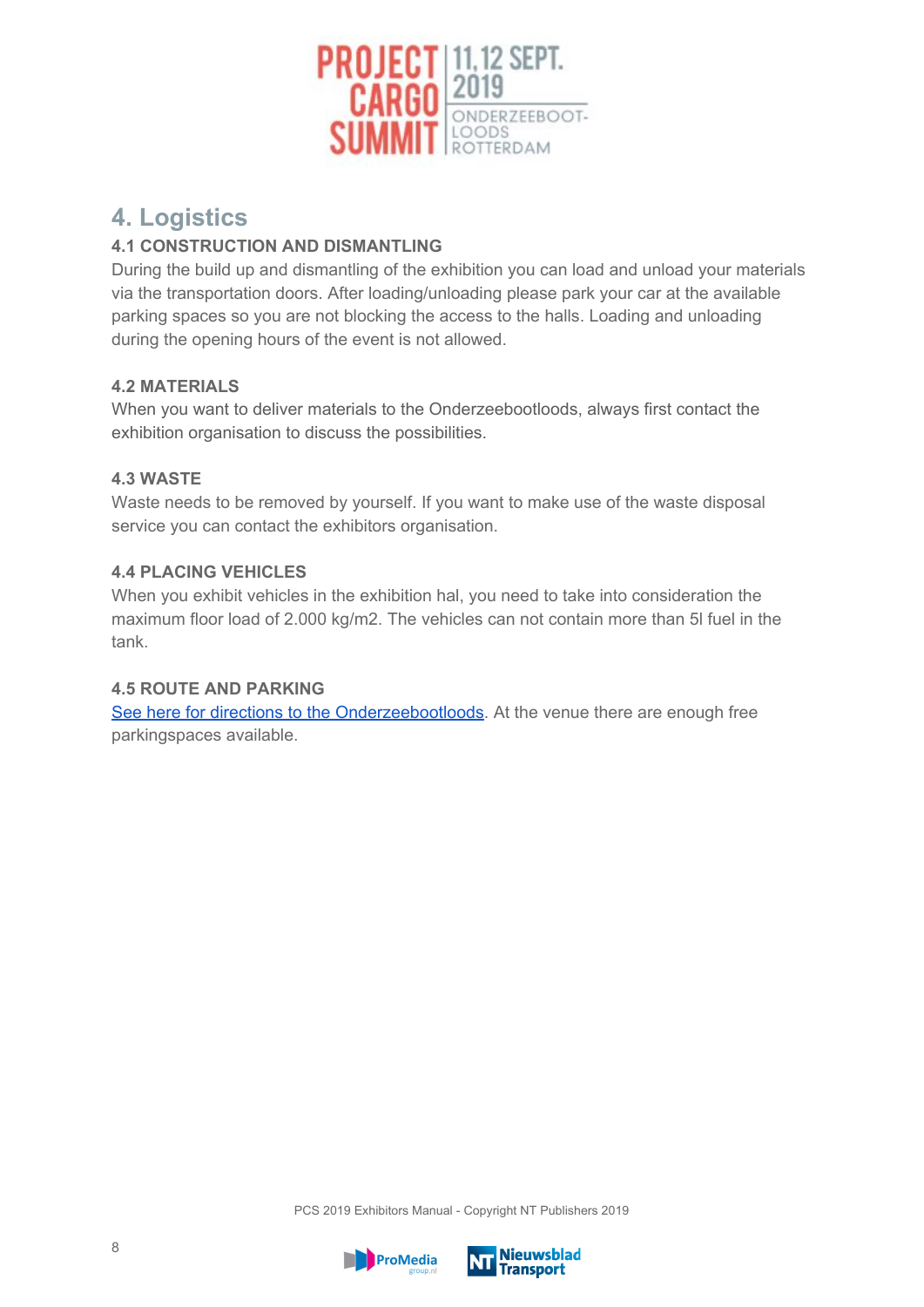

# **5. Publicity**

# **5.1 PROJECTCARGOSUMMIT.COM**

On www.projectcargosummit.com we publish all the exhibition related news, comments, videos and a photo report. The event website will be promoted on the event website of 'Nieuwsblad Transport' through a widget on the homepage, a banner and newsletters. All articles, videos and so forth will remain permanently available on www.projectcargosummit.com. Participating exhibitors get a license to distribute the media productions through their own media channels.

Media-partnerships with other media outlets is possible. These media outlets can contact us for a potential partnership.

#### **5.2 VIDEO INTERVIEW**

The editorial team of Project Cargo Summit will be present at the exhibition for a report of the event. It is possible to book an interview. Please send in your request for a video interview to the exhibition organisation.

# **5.3 COMPANY PROFILE PROJECTCARGOSUMMIT.COM**

Your logo, website and your company profile will be placed on [www.projectcargosummit.com](http://www.projectcargosummit.com/) for promotion of your participation. The company information and high resolution logo you can submit digitally via email: [manouk.rietbroek@promedia.nl.](mailto:manouk.rietbroek@promedia.nl)



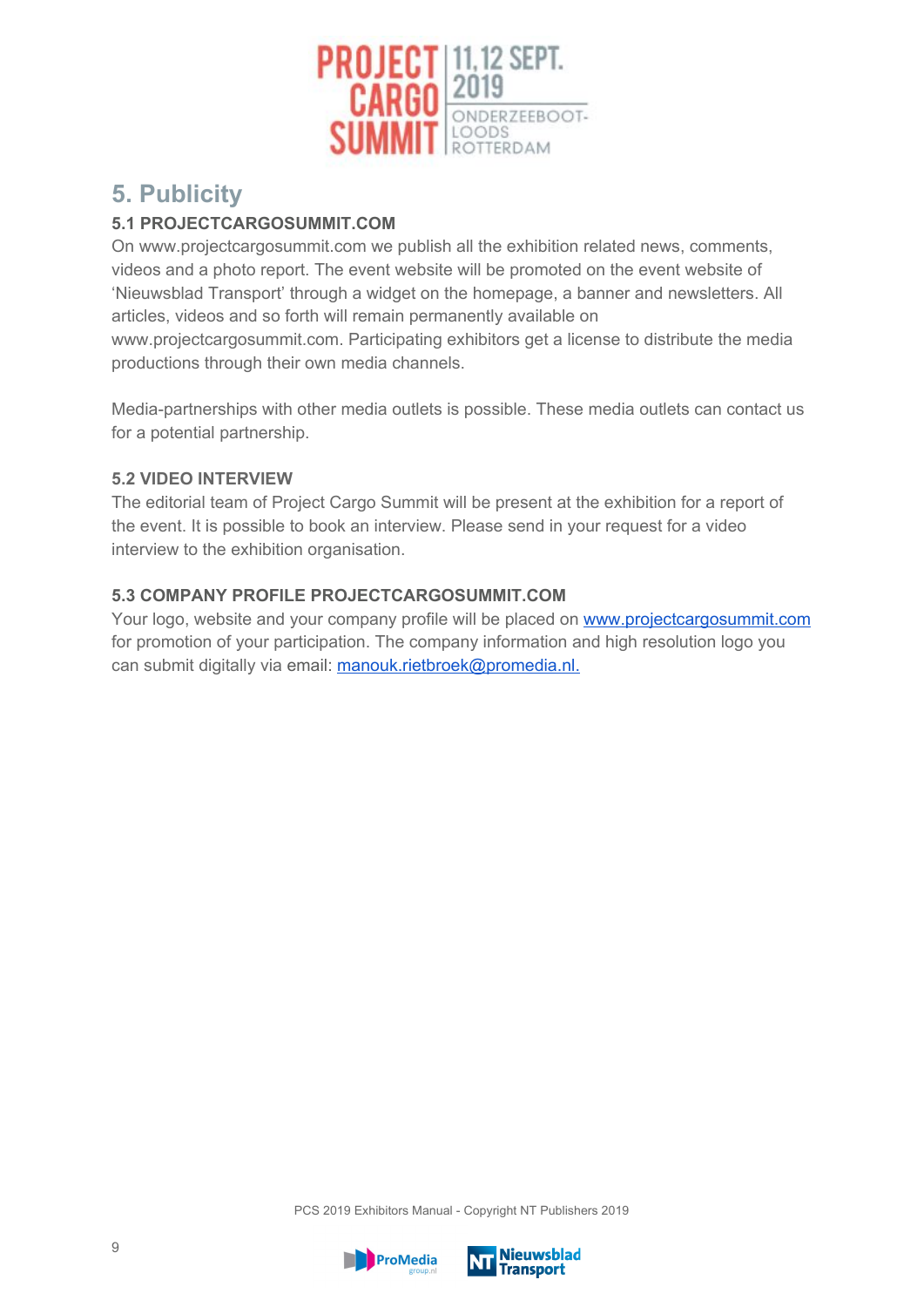

#### **5.4 EXHIBITION CATALOGUE**

Each exhibitor gets an attribution in the exhibition catalogue with company details and logo, which should be provided by the exhibitor. Please send the company details and your high resolution logo in eps format to [manouk.rietbroek@promedia.nl](mailto:manouk.rietbroek@promedia.nl)

It is possible to purchase additional advertising space in the exhibition catalogue by contacting the exhibition organisers.

Providing business information and advertising material for the exhibition catalogue can be done until *August 2nd, 2019.*

!! PLEASE NOTE: If the material is not in before the deadline, only your logo, company name and website will be mentioned in the exhibition catalogue.

All images must be in EPS or PDF formats and must be supplied with a minimum resolution of 300 dpi.

#### **5.5 ARTICLE ON PROJECTCARGOSUMMIT.COM**

Project Cargo Summit offers exhibitors the opportunity to publish one news article prior to the event at www.projectcargosummit.com. Please see the conditions and [specifications](https://www.projectcargosummit.com/wp-content/uploads/2019/06/Guideline-Editorial-News.pdf) of the [articles.](https://www.projectcargosummit.com/wp-content/uploads/2019/06/Guideline-Editorial-News.pdf)

#### **5.6 PROMOTION VIA PERSONAL INVITATION LINK**

We would like to give you the opportunity to invite all of your contacts via your personal invitation link. Via this link your contacts will be send to a personal registration page with your company logo on it. We are able to see which of your contacts have registered using your personal registration page.

Also we will provide you with a custom banner, including your company logo and booth number, which you can use as a footer in your email, on your website etc. Link the banner to your personal invitation link.

You will receive the link and banner via e-mail as soon as the registration opens.



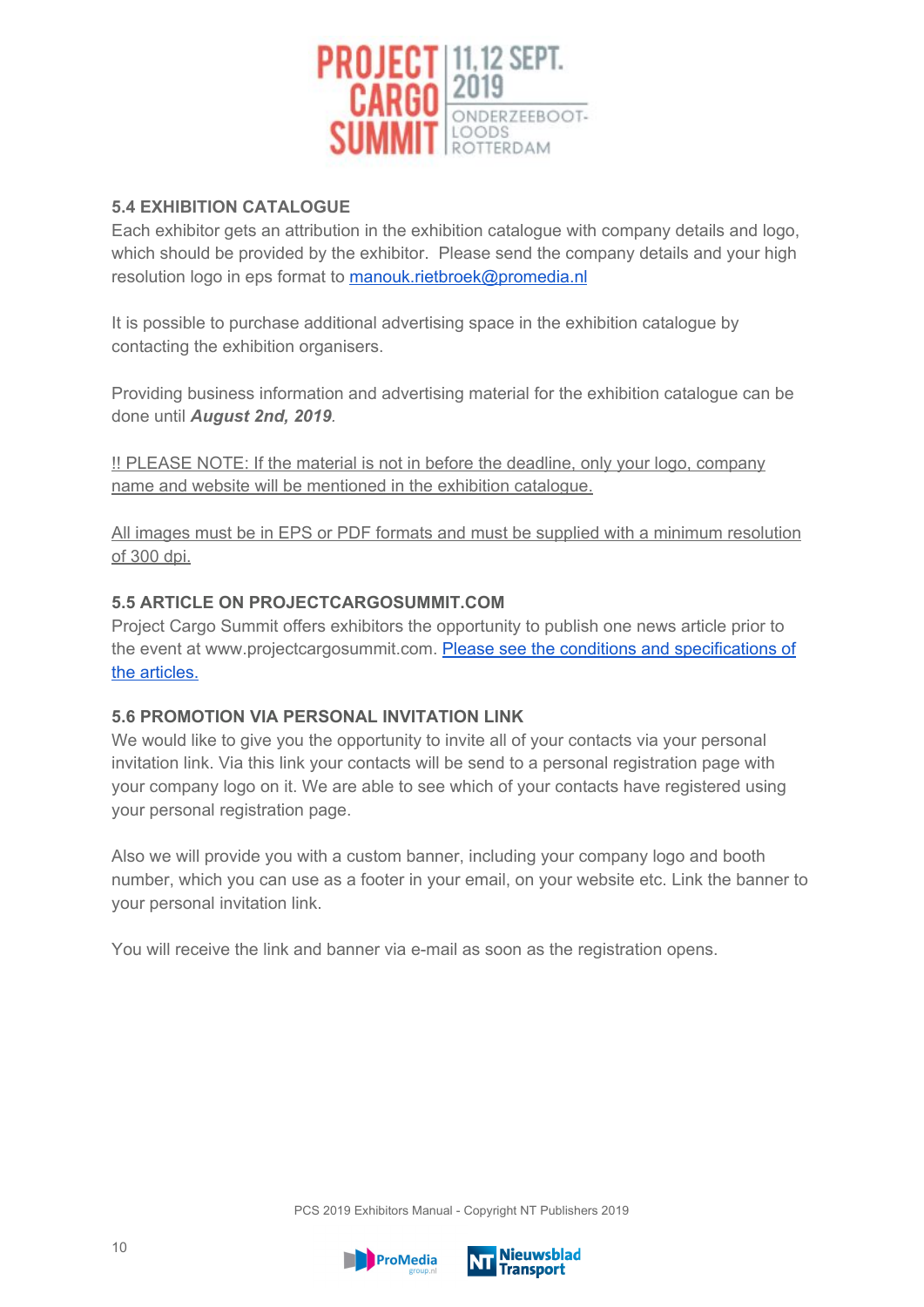

# **6. General information**

# **6.1 WORKSHOPS**

It is possible to provide a workshop during the Project Cargo Summit 2019. Time is scheduled in between two workshop sessions for the next speaker to prepare their presentation and gather the audience. Make sure your workshop doesn't have any delays, so that the next speaker has enough time to prepare before the next workshop starts. Laptop, projector and a screen are available. Sound is also available in the large workshop spaces. In order to conduct a workshop or take special requests, please contact the exhibition organisation.

# **6.2 NETWORK DINNER**

As an exhibitor you are welcome to take part in the networking dinner. You are able to book entrance to the dinner during the online exhibitors registration and includes:

- Entrance to the dinner
- Networking drinks
- Dinner
- Entertainment

There is a possibility to bring your clients. For more information, please contact the organisation.



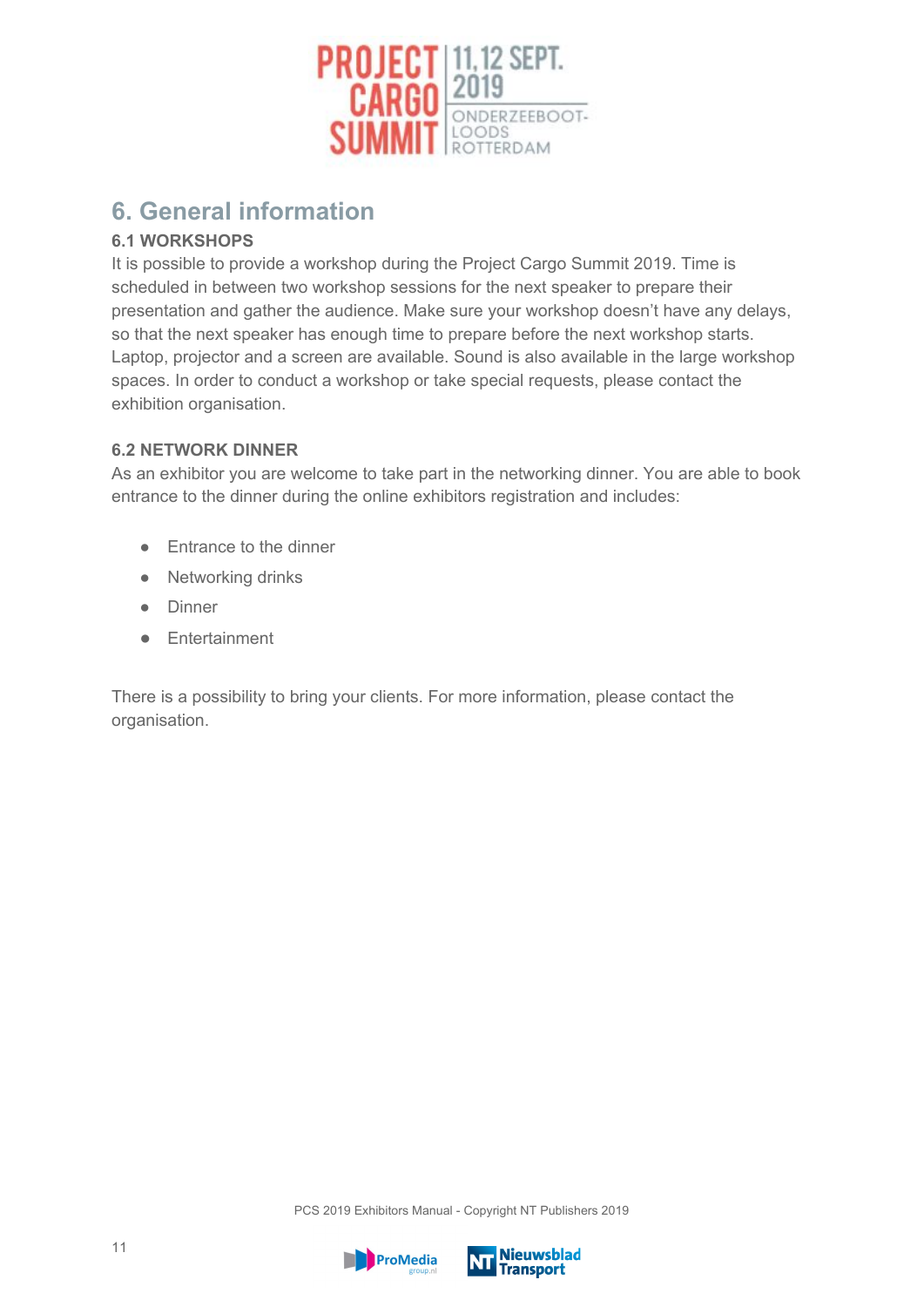

# **6.3 ADDITIONAL PROMOTIONAL ITEMS:**

- **Furniture:** practical desks or eye-catching sofas please see the furniture brochure,
- $\bullet$  Full-color walls: stickers or printed on reusable frame: from € 95.-/sqm,
- Advertisement in exhibition catalogue: on request,
- TV, LCD of Plasma-display on a baseplate: from € 349.-,
- Electricity: on request.
- Promotion licence for promotion and sampling outside your stand: on request
- Item placed on outside area: on request
- Workshop 45 min.: on request. -
- Sponsorship: on request
- Lead generating via a Scan App (information and conditions on request)
- Let your clients and employees know that you are taking part in the Project Cargo Summit 2019 and use the Project Cargo banner in your e-mail communication and on your website (the [media](https://www.projectcargosummit.com/exhibitors-portal/promokit/) kit can be found here).
- Follow the latest news through social media: #PCS2019.
- Attract more customers by using brochures, business cards and an eye-catching company presentation,
- Invite your contacts through your unique registration link.
- Send in your article for [www.projectcargosummit.com.](http://www.projectcargosummit.com/)

For more information and ordering additional items please contact:

**Paul van der Kooij** - Project Sales Manager +31 (0)6 28489998 [paul.van.der.kooij@promedia.nl](mailto:paul.van.der.kooij@promedia.nl)

**Manouk Rietbroek-Brouwers** - Senior Project Manager +31 (0)6 27841198 [manouk.rietbroek@promedia.nl](mailto:manouk.rietbroek@promedia.nl)

**Kim de Vos** - Project Manager +31 (0)6 24853620 [kim.de.vos@promedia.nl](mailto:kim.de.vos@promedia.nl)